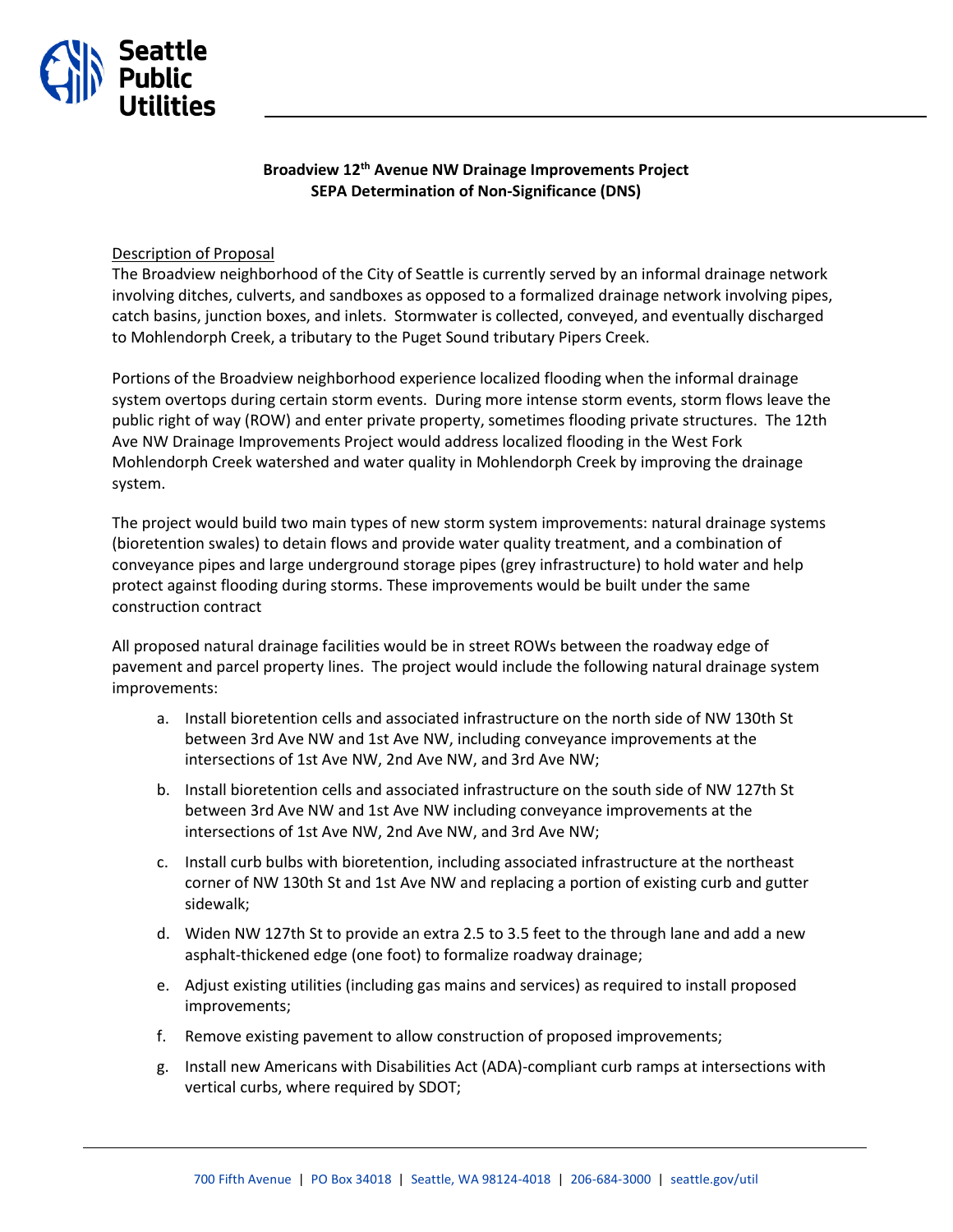- h. Install new ADA-compliant detectable warning plates at curbless intersections, where required by SDOT; and
- i. Restore pavement.

The proposed conveyance and storage improvements would be connected with and designed to work with existing stormwater drainage infrastructure. The project would include the following stormwater conveyance and storage improvements:

- a. Install new conveyance infrastructure along segments of NW 125th St, 10th Ave NW, NW 122nd St, and 11th Ave NW
- b. Install new large-diameter detention pipes on 10th Ave NW (between NW 122nd and NW 125th streets) and 11th Ave NW (south of NW 122nd St)
- c. Install new asphalt-thickened edge on NW 125th St, 10th Ave NW, and 11th Ave NW would allow surface runoff to be conveyed to downstream drainage structures
- d. Install storm drain collection structures and associated infrastructure
- e. Adjust existing utilities (including gas mains and services) as required to install the proposed improvements
- f. Remove existing pavement to allow construction of proposed improvements
- g. Restore pavement, and
- h. Restore planting strips.

Proponent Seattle Public Utilities Seattle Municipal Tower Suite 4900 P.O. Box 34018 Seattle, WA 98124-4018

## Location of Proposal

The project would be constructed in the Broadview neighborhood of the City of Seattle, King County, Washington (Sections 24 and 25, Township 26 North, Range 03 East). There is no specific address for this project. Natural drainage improvements would be constructed in these street ROWs:

- NW 130th St between 3rd Ave NW and Greenwood Ave N
- NW 127th St between 3rd Ave NW and 1st Ave NW

Stormwater conveyance and storage improvements would be constructed in these street ROWs:

- NW 125th St from 6th Ave NW to 10th Ave NW
- 10th Ave NW from NW 125th St to NW 122nd St
- NW 122nd St from 10th Ave NW to 11th Ave NW
- 11<sup>th</sup> Ave NW to NW 120<sup>th</sup> Street

## Lead Agency

Seattle Public Utilities, the lead agency for this proposal, has determined that it does not have a probable significant adverse impact on the environment. An environmental impact statement (EIS) is not required under RCW 43.21C.030(2)(c). This decision was made after review of a completed